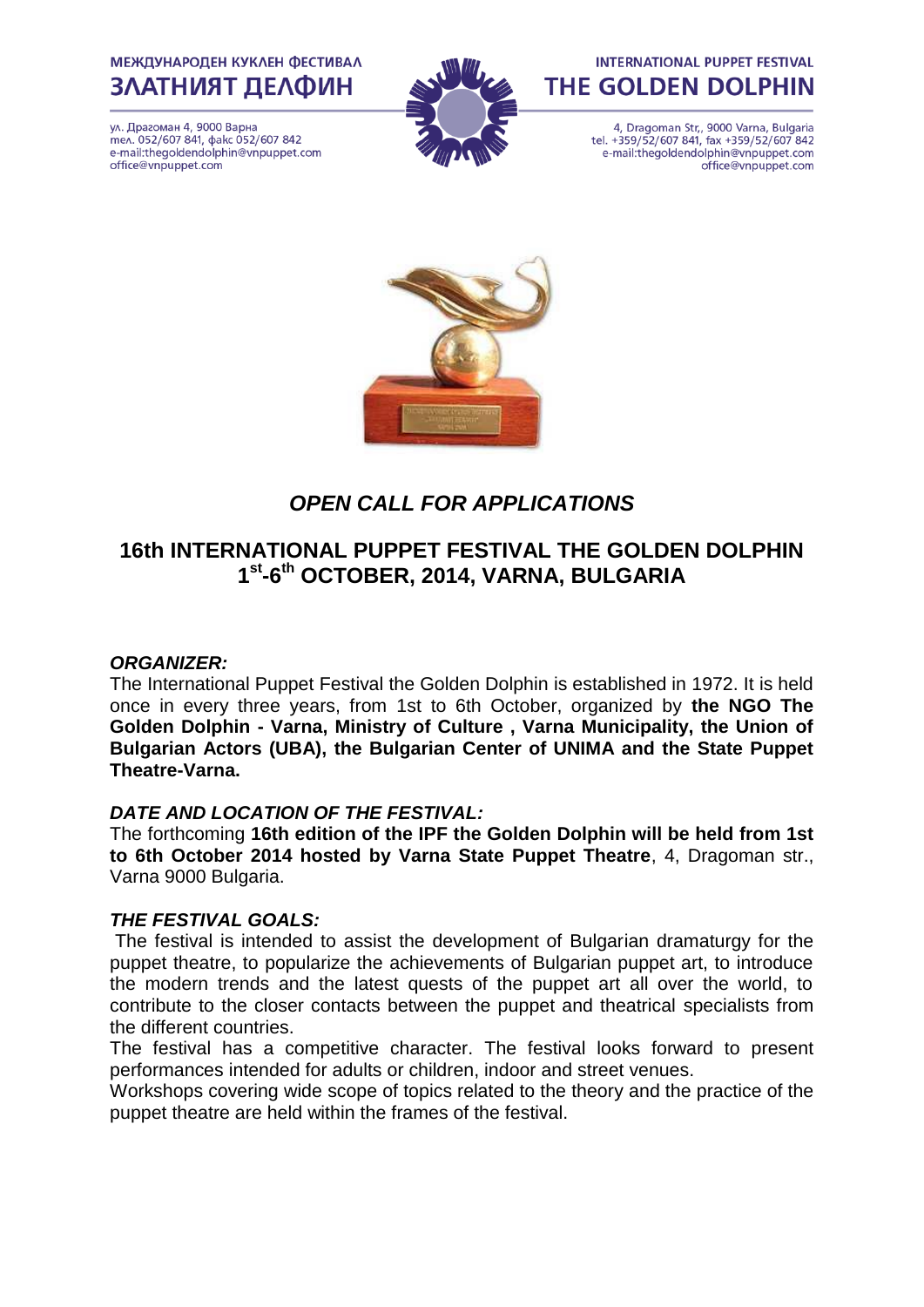**МЕЖДУНАРОДЕН КУКЛЕН ФЕСТИВАЛ** ЗЛАТНИЯТ ДЕЛФИН

ул. Драгоман 4, 9000 Варна men. 052/607 841, факс 052/607 842 e-mail:thegoldendolphin@vnpuppet.com office@vnpuppet.com



**INTERNATIONAL PUPPET FESTIVAL** THE GOLDEN DOLPHIN

> 4, Dragoman Str,, 9000 Varna, Bulgaria<br>tel. +359/52/607 841, fax +359/52/607 842 e-mail:thegoldendolphin@vnpuppet.com office@vnpuppet.com

## *HOW TO APPLY:*

**The Statute of the festival; the Application form and Member list are available on the website of the State Puppet Theatre Varna**

#### **<http://www.vnpuppet.com/en/statute>**

**<http://www.vnpuppet.com/en/application-forms-2014>**

Professional theatres from Bulgaria and abroad may participate in the International Puppet Festival the Golden Dolphin.

The production(s) of the Bulgarian theatres offered for selection must be staged in the period from November 2011 till April 2014. The above-mentioned provision does not refer to the proposed production(s) by the foreign theatre companies.

The theatres shall be entitled to apply for with maximum 2 different performances. The theatres perform their production(s) only once during the contest programme of the festival and if there is a possibility - one or twice out of the contest programme.

#### **The candidates have to declare their offers completing the attached Application form and Member list.**

**The suggestions for participation should also be supported by:**

**- CD/VCD/DVD recording of the entire performance (It is important that you send us the video recording, we cannot use links to webs, videos or social networks.)**

**- History of the company& logo**

- **- Resume of the show**
- **5 high-quality photographs**
- **- Technical rider**

## **- Press-dossier, promotional materials(brochures, programmes, posters etc)**

The supplied material is not returnable.

Please, send your applications to the following address:

IPF The Golden Dolphin Varna State Puppet Theatre 4, Dragoman street Varna 9000, Bulgaria

or to e-mail: [thegoldendolphin@vnpuppet.com](mailto:thegoldendolphin@vnpuppet.com) [office@vnpuppet.com](mailto:office@vnpuppet.com)

## **DEADLINE FOR SUBMITTING APPLICATION FORMS**: **30th of April 2014**

The participants shall be nominated by a Selection Commission. **You will be notified about the selection decision not later than 1st of July, 2014.**